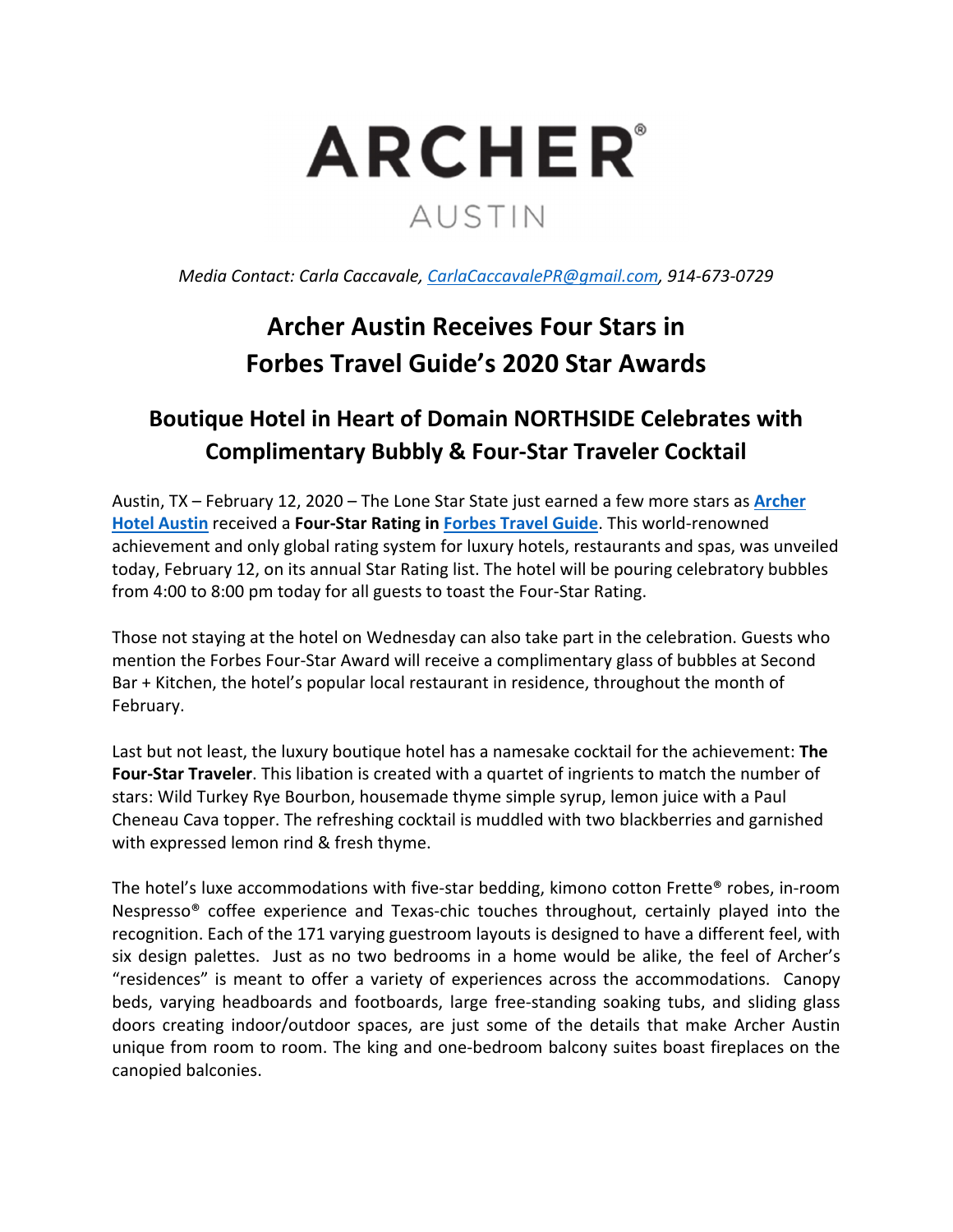"We are incredibly honored by the Forbes Travel Guide Four‐Star Rating,"said General Manager Ric Mussiett. "I am extremely proud of our entire team at Archer Hotel Austin for delivering anticipatory, sincere service and creating memorable experiences for our guests  $-$  all while mastering the 900+ Forbes standards that contribute to the Four‐Star award. Without them and their dedication to raising the bar in genuine hospitality day after day, this award would not be possible."

Forbes Travel Guide is recognized for creating the original concept of Five-Star service, and Archer Hotel Austin is the latest addition to its illustrious annual Star Rating list.

"We have been committed to championing genuine Five‐Star service for more than 60 years, and this year's winners, as always, exemplify the very highest standards in hospitality," said Filip Boyen, CEO of Forbes Travel Guide. "It is difficult to earn a Forbes Travel Guide rating, and all our Star-Rated winners have shown how incredibly deserving they are of their accolades by demonstrating sheer dedication in their passion for service. We congratulate them all."

To view the full Star Ratings for 2020, visit ForbesTravelGuide.com. For a detailed explanation of how Forbes Travel Guide compiles its Star Ratings, click here.

To start experience the Four‐Star service first hand and make a reservation or for more on Archer Hotel Austin please visit www.archerhotel.com/austin.



####

## **FORBES TRAVEL GUIDE**

Forbes Travel Guide is the only global rating system for luxury hotels, restaurants and spas. Our anonymous professional inspectors evaluate based on up to 900 objective standards, with an emphasis on exceptional service, to help discerning travelers select the world's best luxury experiences. The only way to get a Five‐Star, Four‐Star or Recommended rating is by earning it through our independent inspection process. For more information about Forbes Travel Guide, please visit ForbesTravelGuide.com.